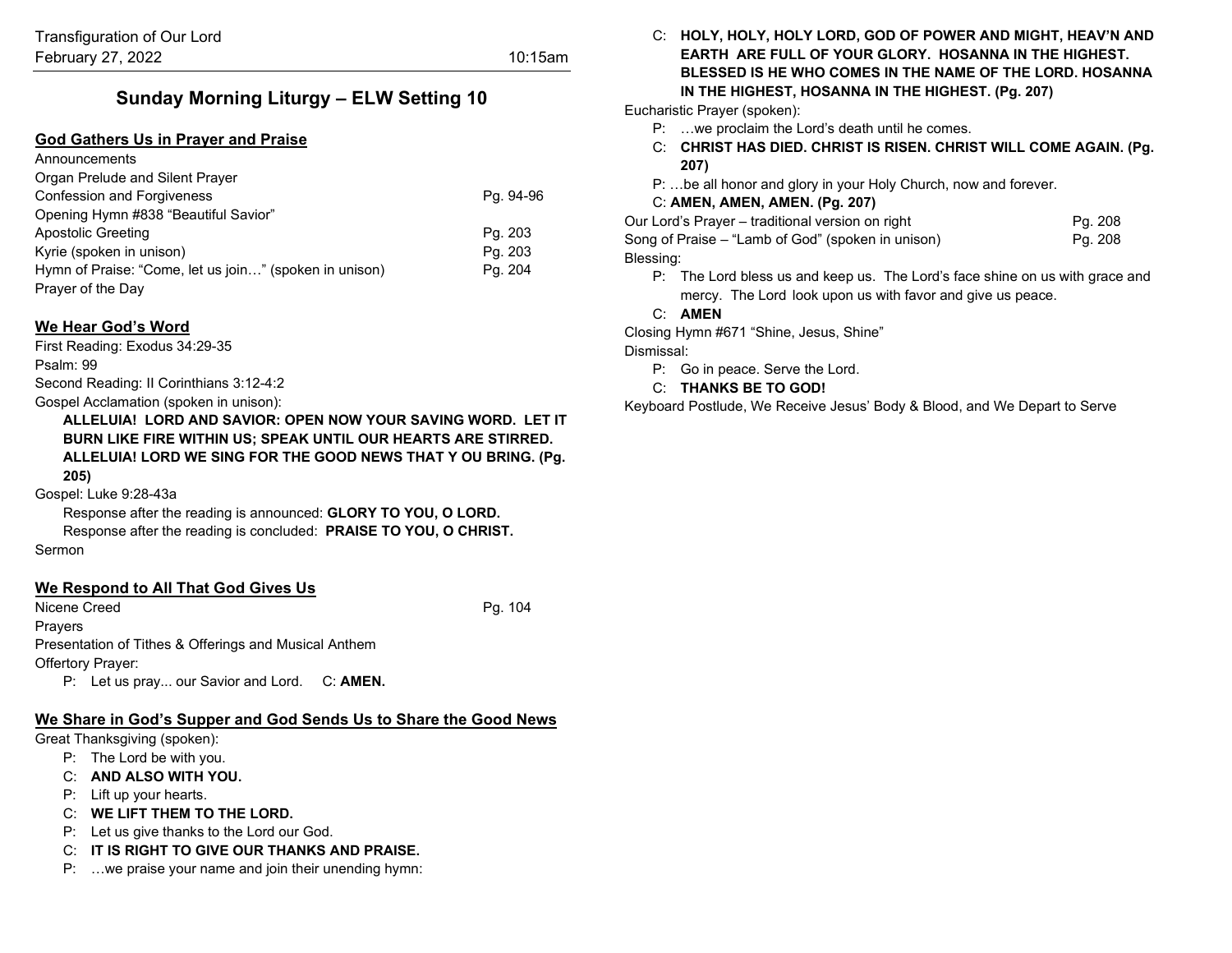# **Saint John's Evangelical Lutheran Church**

**Berrysburg, PA 717-362-9519**

#### **[stjohnhillchurch@frontier.com](mailto:stjohnhillchurch@frontier.com) | [www.stjohnhillchurch.org](http://www.stjohnhillchurch.org/)**

## **Our Mission**

*St. John congregation, responding to the call of the Holy Spirit through the Gospel, unites together to preach and teach the Word, administer the sacraments, and carry out God's mission. With God's guidance and grace, we strive to boldly proclaim by word and action the reconciling Gospel of Jesus: Working together for justice and peace, and caring for those in need in our community and world. We invite everyone to join us wherever you are on your faith journey.*

*Adopted December 8, 2013*

# **Serving Today**

| The Rev. Thomas G. Bruner, Jr. | Pastor                           |
|--------------------------------|----------------------------------|
| Laurie Little                  | <b>Young Christians Minister</b> |
| Judy Ferree                    | Organist                         |
| <b>Barry Williard</b>          | I ector                          |
| Roy Henry                      | <b>Council President</b>         |

For the month of February, our *Celebrate* lectionary bulletin inserts, our support of *Tree 4 Hope*, and our support of one pastor for one month in the *Konde Diocese of the Evangelical Lutheran Church in Tanzania* are all sponsored by Jamie Doyle for the many blessings of our congregation.

Welcome to all who are worshipping with us this morning. If you are a visitor, please sign our guest book in the foyer. As we celebrate our Lord's Supper, we welcome to our table all baptized Christians who have received the sacrament in their home congregations. All persons who do not yet commune are invited to come forward to receive a blessing. Please worship with us again and join in other congregational family activities!

# **Today, Sunday, February 27**

- Adult Bible Study (On Zoom)
- 9am SONDay Celebration (In-Person) Masking and safe distancing are required for everyone present – both adults and young persons – to do our best to protect our (unvaccinated per current guidelines) younger congregational family members!
- 9am Confirmation Class (In-Person)
- 9am Youth Group Bible Time (In-Person)
- 10:15am Worship, Including Holy Communion and Celebration Time with Miss Laurie for Young Persons In-Person (In-Person and On Zoom) – Masking is required for everyone who is not yet fully vaccinated, as our area remains at a high level of virus transmission (but thankfully down some from the very highest level).
- 11:30am Youth Group Outing Departs the Church
- 4pm Congregational Council Meeting

#### **Monday, February 28**

8-9:30am Pastor Tom's Office Hours

6:30-7:30pm Lion Cub Scout Den Meeting in the "Sunday School" Room

#### **Tuesday, March 1**

Shrove Tuesday

8-9:30am Pastor Tom's Office Hours

- 9:30am Pastor Tom at Conference Pastors Gathering
- 7pm First Planning Meeting for our Annual Strawberry Festival (The meeting is planned for in-person, safely-spaced in the "Sunday School" Room. Since there really isn't a fixed committee and the meeting is literally made up of those interested persons who show up each time, all interested persons are invited to attend. The Festival itself is planned for June 8.)

## **Wednesday, March 2**

Ash Wednesday

8am-12pm Pastor Tom's Office Hours

- 7pm Worship, Including Holy Communion and Optional Imposition of Ashes (In-Person and On Zoom) – Masking is required for everyone who is not yet fully vaccinated, as our area remains at a high level of virus transmission (but thankfully down some from the very highest level).
- 7pm Weekly Congregational Family Time of Prayer 1. for All Educators/ Students/Families and 2. for Our Health Professionals *(Please make use of the list of health care professionals at the end of this bulletin information, taking a few minutes to lift each person up to God by name. To add names to the list, please contact Pastor Tom with their information.)*

### **Thursday, March 3**

8am-12pm Pastor Tom's Office Hours<br>6:30-8pm Monthly Gathering of Celel

**Monthly Gathering of Celebration Club with Miss Laurie** 

#### **Friday, March 4**

8-9:30am Pastor Tom's Office Hours

#### **Saturday, March 5**

Pastor Tom's Weekly Day Off 11:45am Youth Group Members Depart Church to Serve Community Meal

## **Next Sunday, March 6**

First Sunday in Lent

- 9am Adult Bible Study (On Zoom)
- 9am SONDay Celebration (In-Person) Masking and safe distancing are required for everyone present – both adults and young persons – to do our best to protect our (unvaccinated per current guidelines) younger congregational family members!

9am Confirmation Class (In-Person)

9am Youth Group Bible Time (In-Person)

10:15am Worship, Including *Observance of Girl Scout Sunday*, Holy Communion and Celebration Time with Miss Laurie for Young Persons In-Person (In-Person and On Zoom) – Masking is required for everyone who is not yet fully vaccinated, as our area remains at a high level of virus transmission (but thankfully down some from the very highest level).